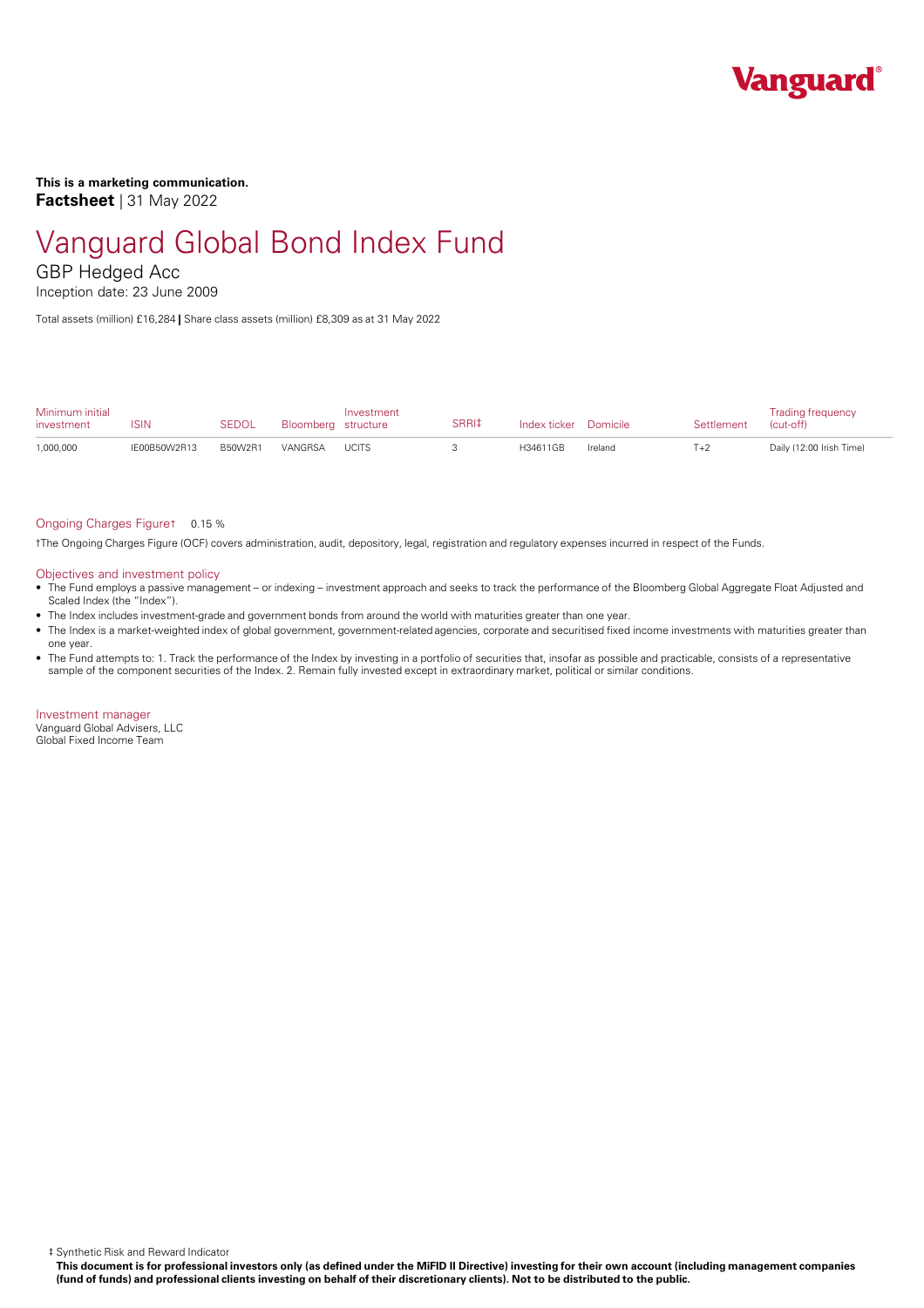### Vanguard Global Bond Index Fund GBP Hedged Acc

#### Performance summary\*\*

GBP**—**Vanguard Global Bond Index Fund

Benchmark — Bloomberg Global Aggregate Float Adjusted and Scaled Index in GBP

|                                                    | 01 Jun 2017<br>$\sim$<br>31 May 2018 | 01 Jun 2018<br>$\sim$<br>31 May 2019 | 01 Jun 2019<br>$\sim$<br>31 May 2020 | 01 Jun 2020<br>$\sim$<br>31 May 2021 | 01 Jun 2021<br>$\sim$<br>31 May 2022 |
|----------------------------------------------------|--------------------------------------|--------------------------------------|--------------------------------------|--------------------------------------|--------------------------------------|
| Fund (Net of expenses)<br><b>Contract Contract</b> | $-0.19%$                             | 4.63%                                | 5.80%                                | $-0.16%$                             | $-8.61%$                             |

| Performance**          | month    | Quarter  | Year to<br>date | year     | 3 years  | 5 years | 10 years | Since<br>inception |
|------------------------|----------|----------|-----------------|----------|----------|---------|----------|--------------------|
| Fund (Net of expenses) | $-0.20%$ | $-5.87%$ | $-8.91%$        | $-8.61%$ | $-1.17%$ | 0.16%   | .72%     | 3.10%              |
| Benchmark              | $-0.22%$ | $-5.90%$ | $-8.96%$        | $-8.53%$ | $-1.03%$ | 0.28%   | .86%     | 3.26%              |

\*\*In this document the performance displayed for the Fund(s) and therefore relative performance to the benchmark index may be impacted by swing pricing. The NAV of a Fund may swing according to subscription/redemption activity so that transaction costs caused by these cashflows are notborne by the existing holders in a Fund. The benchmark index is not affected by swing pricing and therefore you may see tracking difference between the performance of the Fund and the benchmark. Performance and Data is calculated on closing NAV as at 31 May 2022.

#### **Past performance is not a reliable indicator of future results.**

The Fund invests in securities which are denominated in currencies other than the share class currency. Movements in currency exchange rates can affect the return of investments. Currency hedging techniques are used to minimise the risks associated with movements in currency exchange rates but these risks cannot be eliminated entirely. As this information relates to a share class where such techniques are used, for the purposes of the "Past performance" section above, the performance of this share class is shown against the Bloomberg Global Aggregate Float Adjusted and Scaled Index in GBP (the "Hedged Index"), which is a currency hedged version of the Index.

Source: Vanguard; Bloomberg Global Aggregate Float Adjusted and Scaled Index in GBP

#### Key investment risks

The value of bonds and fixed income-related securities is affected by influential factors such as interest rates, inflation, credit spreads and volatility which, in turn, are driven by other factors including political, economic news, company earnings and significant corporate events. Currency hedging may not completely eliminate currency risk in the Fund, and may affect the performance of the Fund.

Credit risk. The issuer of a financial asset held within the Fund may not pay income or repay capital to the Fund when due.

Liquidity risk. Lower liquidity means there are insufficient buyers or sellers to allow the Fund to sell or buy investments readily.

Counterparty risk. The insolvency ofany institutions providing services such as safekeeping of assets or acting as counterparty to derivatives or other instruments, may expose the Fund to financial loss.

Index tracking risk.The Fund is not expected to track the performance of the Index at all times with perfect accuracy. The Fund is, however, expected to provide investment results that, before expenses, generally correspond to the price and yield performance of the Index.

Index sampling risk. As the Fund uses an index sampling technique whereby a representative sample of securities are selected to represent the Index, there is the risk that the securities selected for the Fund may not, in the aggregate, approximate the full Index.

Inflation risk. The value of your investments may not be worth as much in the future due to changes in purchasing power resulting from inflation.

Please also read the risk factors section in the prospectus and the Key Investor Information Document, both of which are available on the Vanguard website.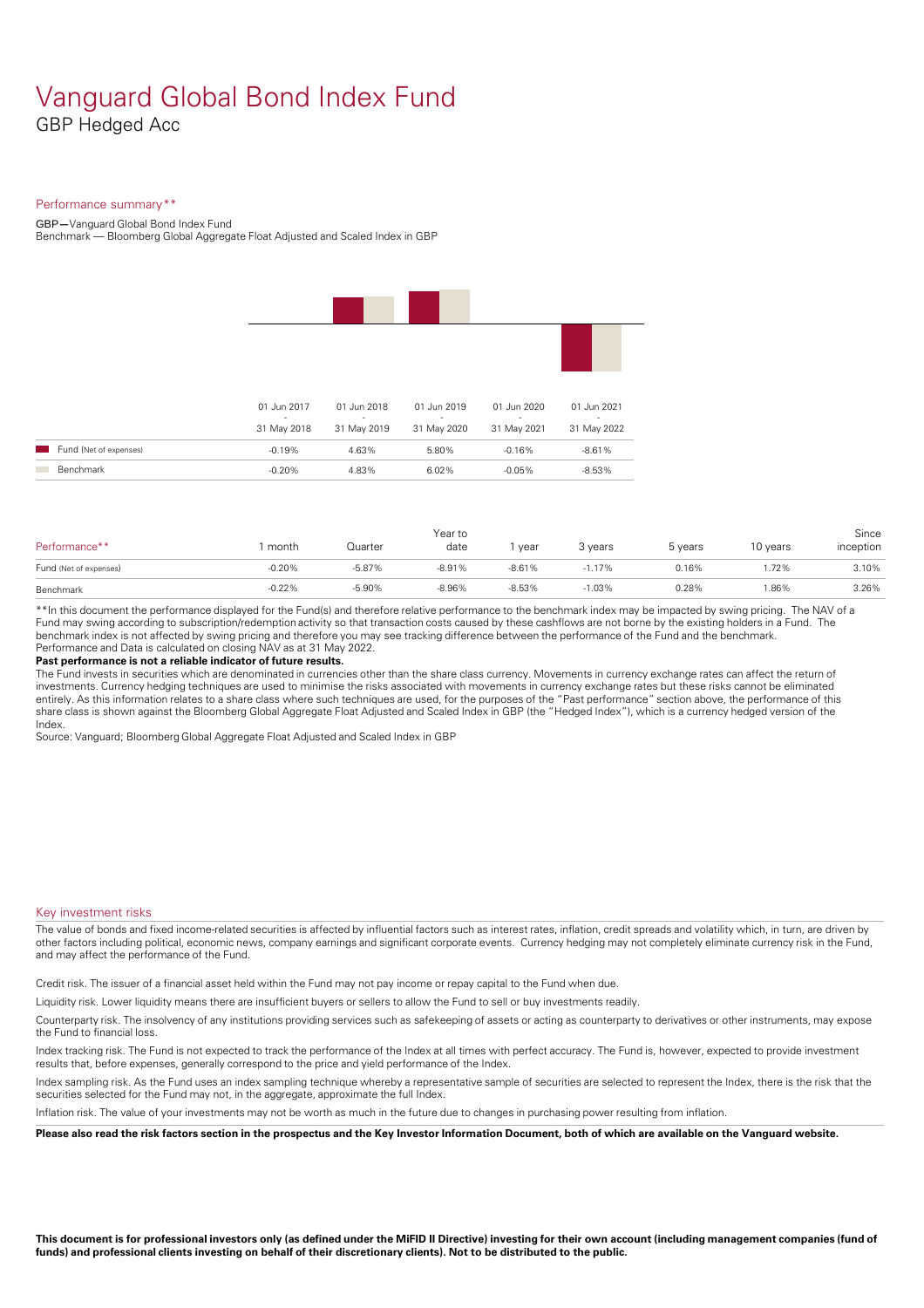### Vanguard Global Bond Index Fund GBP Hedged Acc

Data as at 31 May 2022 unless otherwise stated.

| Fund      | Benchmark                |
|-----------|--------------------------|
| 13,291    | 28,203                   |
| 3.27%     | 3.27%                    |
| 2.1%      | 2.3%                     |
| 9.0 years | 9.1 years                |
| AA-       | AA-                      |
| 7.2 years | 7.3 years                |
| 0.5%      | $\overline{\phantom{m}}$ |
| 18%       |                          |
|           |                          |

The PTR (Portfolio Turnover Rate) approach considers the total security purchases and sales, the total subscriptions and redemptions and the average net assets of the fund to calculate the turnover figure. Data as at 31 March 2022.

#### Market allocation

| <b>United States</b> | 43.8% |
|----------------------|-------|
| Japan                | 8.8   |
| France               | 6.    |
| Germany              | 5.5   |
| United Kingdom       | 4.    |

| Canada        | 4.0% |
|---------------|------|
| Italy         | 3.8  |
| Supranational | 28   |
| Spain         | 27   |
| Australia     |      |
|               |      |

#### Distribution by credit maturity (% of fund)

| Under 1 Year                | 1.0% |
|-----------------------------|------|
| $1 - 5$ Years               | 40.3 |
| $\blacksquare$ 5 - 10 Years | 31.9 |
| 10 - 15 Years               | 82   |
| 15 - 20 Years               | 63   |

| 20 - 25 Years                                      |  |
|----------------------------------------------------|--|
| Over 25 Years<br><b>The Company of the Company</b> |  |

not Rated 2.3% and 2.3%

#### Distribution by credit quality (% of fund)

| AAA           | 43.5% |
|---------------|-------|
| AA            | 15.3  |
| А             | 21.9  |
| <b>BBB</b>    | 18.0  |
| Less than BBB | 0.0   |

Credit-quality ratings for each issue are obtained from Bloomberg using ratings derived from Moody's Investors Service, Fitch Ratings, and Standard & Poor's. When ratings from all three agencies are available, the median rating is used. When ratings are available from two of the agencies, the lower rating is used. When one rating is available, that rating is used.

#### Distribution by issuer (% of fund)

| Treasury/federal                      | 51.6% | Government-related - local authority | 3.3% |
|---------------------------------------|-------|--------------------------------------|------|
| Corporate - industrials               | 11.6  | Government-related - supranationals  | 2.8  |
| Mortgage backed security pass-through |       | Securitised                          | 2.6  |
| Corporate - financial institutions    |       | Corporate - utilities                |      |
| Government-related - agencies         |       | Government-related - sovereign       |      |

\*The allocations are subject to circumstances such as timing differences between trade and settlement dates of underlying securities, that may result in negative weightings. The fund may also employ certain derivative instruments for cash management or risk management purposes that may also result in negative weightings. Allocations are subject to change. Cash includes physical cash on the account, cash like instruments (such as ultra-short term treasury bonds) and derivative instruments. **Source: Vanguard** 

#### **Glossary for fund characteristics**

The fund characteristics section above contains a number of metrics that professional investors use to value individual stocks against a market or index average. These metrics can also be used to value and compare funds to the market by taking the average of all the stocks held in the fund and comparing them to those of the fund's benchmark index. We've provided a definition of the terms used for your convenience.

**Yield to worst** applies when the portfolio is invested into callable bonds. When it is not the case Yield to worst=Yield to maturity.

Average coupon is the average interest rate paid on the fixed income securities held by a fund. It is expressed as a percentage of face value.

**Average maturity** is the average length of time until fixed income securities held by a fund reach maturity and are repaid, taking into consideration the possibility that the issuer may call the bond before its maturity date. The figure reflects the proportion of fund assets represented by each security; it also reflects any futures contracts held. In general, the longer the average effective maturity, the more a fund's share price will fluctuate in response to changes in market interest rates.

Average quality is an indicator of credit risk. This figure is the average of the ratings assigned to a fund's fixed income holdings by credit-rating agencies. The agencies make their judgment after appraising an issuer's ability to meet its obligations. Quality is graded on a scale, with Aaa orAAA indicating the most creditworthy bond issuers. **Average duration** is an estimate of how much the value of the bonds held by a fund will fluctuate in response to a change in interest rates. To see how the value could change, multiply the average duration by the change in rates. If interest rates rise by 1 percentage point, the value of the bonds in a fund with an average duration of five years

would decline by about 5%. If rates decrease by a percentage point, the value would rise by 5%. **Distribution vield** reflects the amounts that may be expected to be distributed over the next twelve months as a percentage of mid-market unit price as at the date shown. It is based on a snapshot of the portfolio on that day. It does not include preliminary charge and investors may be subject to tax on distributions.

This document is for professional investors only (as defined under the MiFID II Directive) investing for their own account (including management companies (fund of funds) and professional clients investing on behalf of their discretionary clients). Not to be distributed to the public.